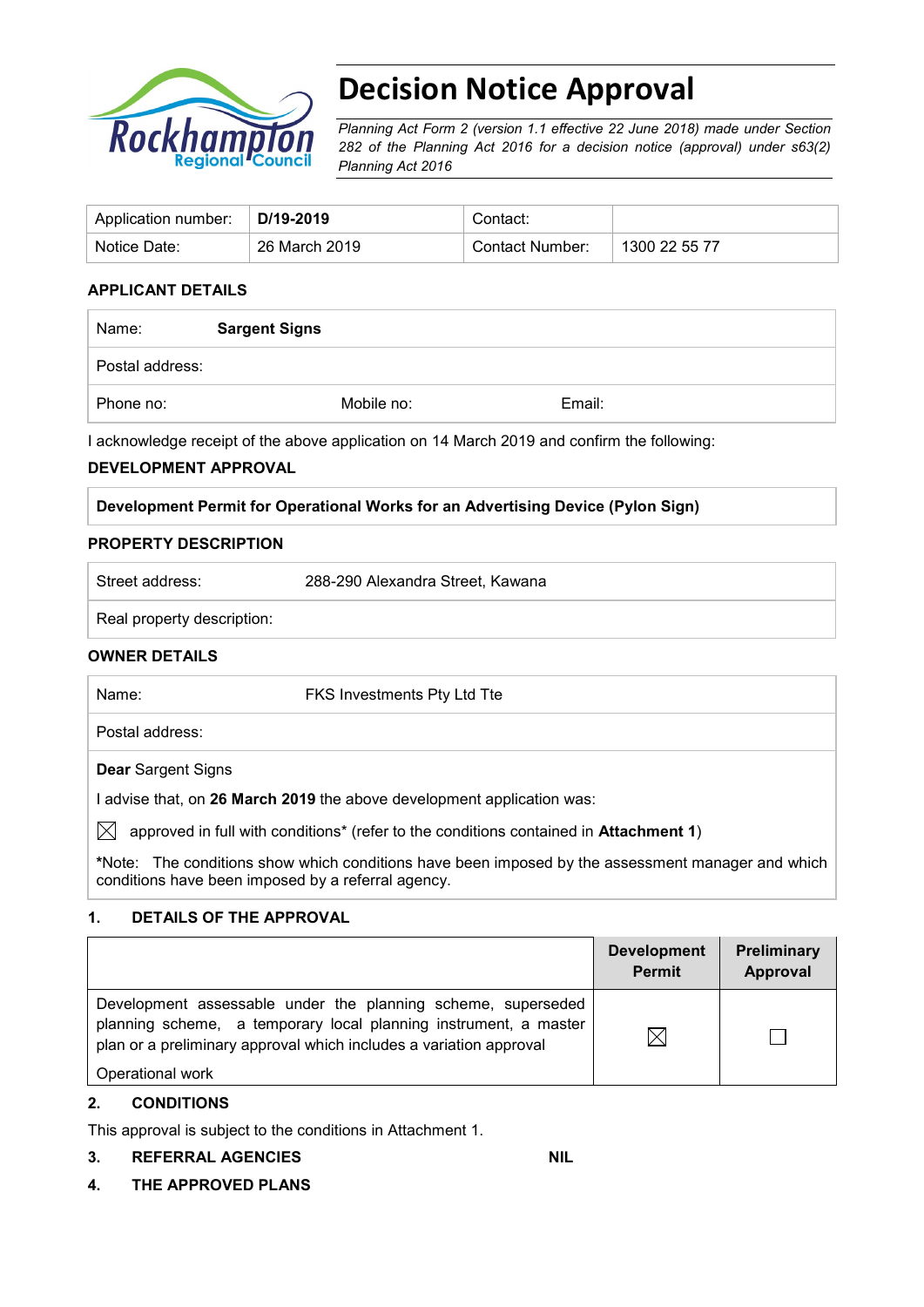#### **The approved development must be completed and maintained generally in accordance with the approved drawings and documents:**

| <b>Drawing/report title</b>                                              | <b>Prepared by</b>                     | <b>Date</b>   | Reference No.           | <b>Revision/</b><br><b>Issue</b> |
|--------------------------------------------------------------------------|----------------------------------------|---------------|-------------------------|----------------------------------|
| Proposed New Sign Fort Nox<br>Storage - Notes                            | <b>Tapsell Consulting</b><br>Engineers | 11 March 2019 | 0219-32<br>Sheet 1 of 2 | A                                |
| Proposed New Sign Fort Nox<br>Storage - Elevation and<br><b>Sections</b> | <b>Tapsell Consulting</b><br>Engineers | 11 March 2019 | 0219-32<br>Sheet 2 of 2 | A                                |
| Pylon Sign Position Plan                                                 | <b>Sargent Signs</b>                   |               |                         |                                  |

Endorsement of any plans approved by Rockhampton Regional Council:

- 1. is only an endorsement that the drawing/s appear/s to be suitable for the purposes of construction and use;
- 2. is not an endorsement that the drawing/s is/are free of errors or omissions, nor when works are carried out pursuant to the drawing/s that they will be free from errors or omissions or will comply with or satisfy any other requirement or purpose;
- 3. does not connote any assumption of risk by Rockhampton Regional Council or by any approving or assessing officers of Rockhampton Regional Council; and
- 4. any changes to the above drawings during or prior to construction must be approved by Rockhampton Regional Council in writing prior to undertaking construction. Rockhampton Regional Council will not accept any changed works which are not reflected through a design change process. No design changes or alterations to plans may be undertaken at the "as constructed" stage.

Responsibility for the drawing/s and any errors or omissions in it or consequent defects arising from it remain with the author of the drawing and the signing Registered Professional Engineering of Queensland.

#### **5. CURRENCY PERIOD FOR THE APPROVAL (s.85 of the Planning Act)**

Pursuant to section 85 of *Planning Act 2016,* the Development Permit lapses at the expiration of two (2) years after the date of issue of this approval.

#### **6. STATEMENT OF REASONS**

| <b>Description of the</b><br>development |    | The proposed development is for Operational Works for an Advertising<br>Device (pylon sign)                                                                                                                                                                                                                                                               |  |  |
|------------------------------------------|----|-----------------------------------------------------------------------------------------------------------------------------------------------------------------------------------------------------------------------------------------------------------------------------------------------------------------------------------------------------------|--|--|
| <b>Reasons for Decision</b>              | a) | The Advertising Device will integrate with the streetscape and is not<br>anticipated to adversely affect safety levels with respect to vehicle or<br>pedestrian traffic.                                                                                                                                                                                  |  |  |
|                                          | b) | The proposal does not compromise the strategic framework in the<br>Rockhampton Region Planning Scheme 2015;                                                                                                                                                                                                                                               |  |  |
|                                          | C) | Assessment of the development against the relevant zone purpose,<br>planning scheme codes and planning scheme policies demonstrates<br>that the proposed development will not cause significant adverse<br>impacts on the surrounding natural environment, built environment and<br>infrastructure, community facilities, or local character and amenity; |  |  |
|                                          | d) | The proposed development does not compromise the relevant State<br>Planning Policy; and                                                                                                                                                                                                                                                                   |  |  |
|                                          | e) | On balance, the application should be approved because the<br>circumstances favour Council exercising its discretion to approve the<br>application even though the development does not comply with an<br>aspect of the assessment benchmarks.                                                                                                            |  |  |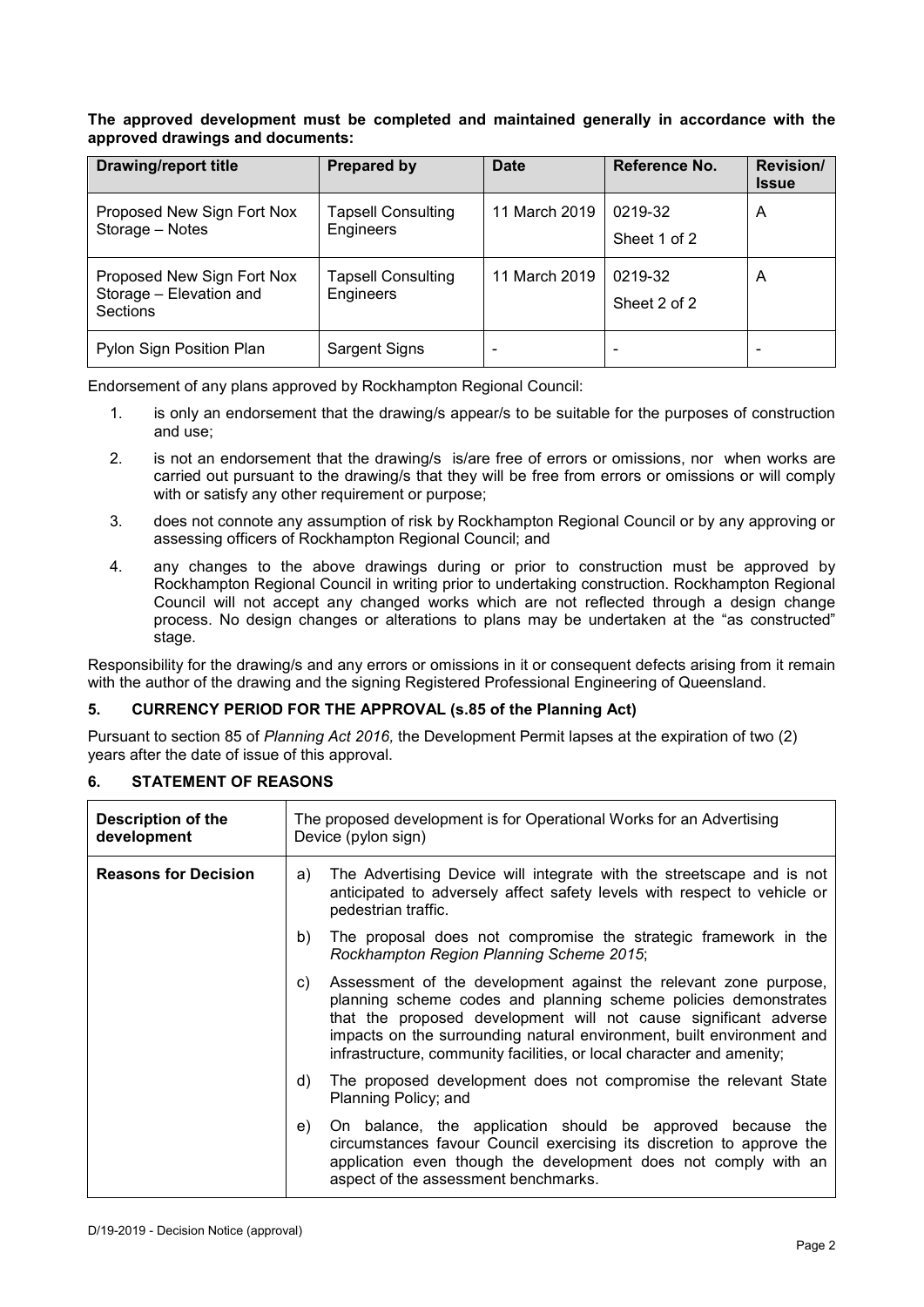| <b>Assessment</b><br><b>Benchmarks</b>             | The proposed development was assessed against the following assessment<br>benchmarks:<br>Advertising Devices Code.                                                                                                                                                                                                                                   |                                                                                                                                                                                                                             |  |
|----------------------------------------------------|------------------------------------------------------------------------------------------------------------------------------------------------------------------------------------------------------------------------------------------------------------------------------------------------------------------------------------------------------|-----------------------------------------------------------------------------------------------------------------------------------------------------------------------------------------------------------------------------|--|
| <b>Compliance with</b><br>assessment<br>benchmarks | The development was assessed against all of the assessment benchmarks<br>listed above and complies with all of these with the exception listed below.                                                                                                                                                                                                |                                                                                                                                                                                                                             |  |
|                                                    | <b>Assessment</b><br><b>Benchmark</b>                                                                                                                                                                                                                                                                                                                | Reasons for the approval despite non-compliance with<br>benchmark                                                                                                                                                           |  |
|                                                    | Advertising<br>devices code                                                                                                                                                                                                                                                                                                                          | The sign is not anticipated to be visually dominant and<br>expected to integrate with the streetscape. Furthermore, the<br>sign is anticipated to maintain safety levels with respect to<br>vehicle and pedestrian traffic. |  |
| <b>Matters prescribed by</b><br>regulation         | The State Planning Policy - Part E;<br>(i)<br>The Central Queensland Regional Plan;<br>(ii)<br>(iii) The Rockhampton Region Planning Scheme 2015;<br>(iv) Surrounding use of adjacent premises in terms of commensurate and<br>consistent development form; and<br>The common material, being the material submitted with the<br>(V)<br>application. |                                                                                                                                                                                                                             |  |

#### **7. RIGHTS OF APPEAL**

The rights of an applicant to appeal to a tribunal or the Planning and Environment Court against a decision about a development application are set out in chapter 6, part 1 of the *Planning Act 2016*. There may also be a right to make an application for a declaration by a tribunal (see chapter 6, part 2 of the *Planning Act 2016).*

#### *Appeal by an applicant*

An applicant for a development application may appeal to the Planning and Environment Court against the following:

- the refusal of all or part of the development application
- a provision of the development approval
- the decision to give a preliminary approval when a development permit was applied for
- a deemed refusal of the development application.

An applicant may also have a right to appeal to the Development tribunal. For more information, see schedule 1 of the *Planning Act 2016*.

The timeframes for starting an appeal in the Planning and Environment Court are set out in section 229 of the *Planning Act 2016*.

**Attachment 2** is an extract from the *Planning Act 2016* that sets down the applicant's appeal rights and the appeal rights of a submitter.

#### **8. WHEN THE DEVELOPMENT APPROVAL TAKES EFFECT**

This development approval takes effect:

From the time the decision notice is given – if there is no submitter and the applicant does not appeal the decision to the court.

Or

When the submitter's appeal period ends  $-$  if there is a submitter and the applicant does not appeal the decision to the court.

Or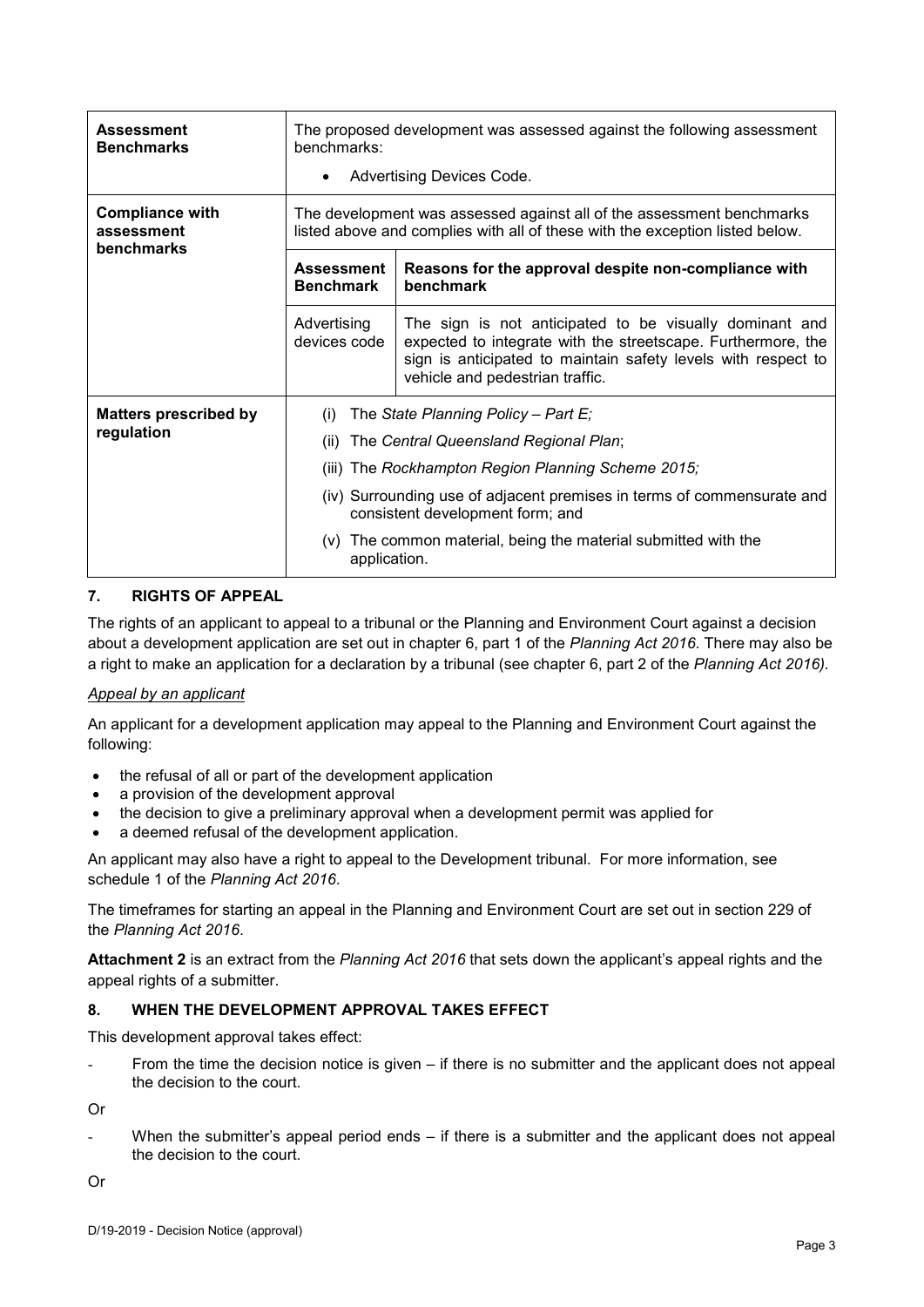- Subject to the decision of the court, when the appeal is finally decided – if an appeal is made to the court.

#### **9. ASSESSMENT MANAGER**

| Name: | <b>Phil Benfield</b><br><b>OPERATIONAL WORKS</b> | Signature: | 26 March 2019<br>Date: |
|-------|--------------------------------------------------|------------|------------------------|
|       | <b>ADMINISTRATOR</b>                             |            |                        |

#### **Attachment 1 – Conditions of the approval**

*Part 1* **–** *Conditions imposed by the assessment manager [Note: where a condition is imposed about infrastructure under Chapter 4 of the Planning Act 2016, the relevant provision of the Act under which this condition was imposed must be specified.]*

#### **Attachment 2 – Extract on appeal rights**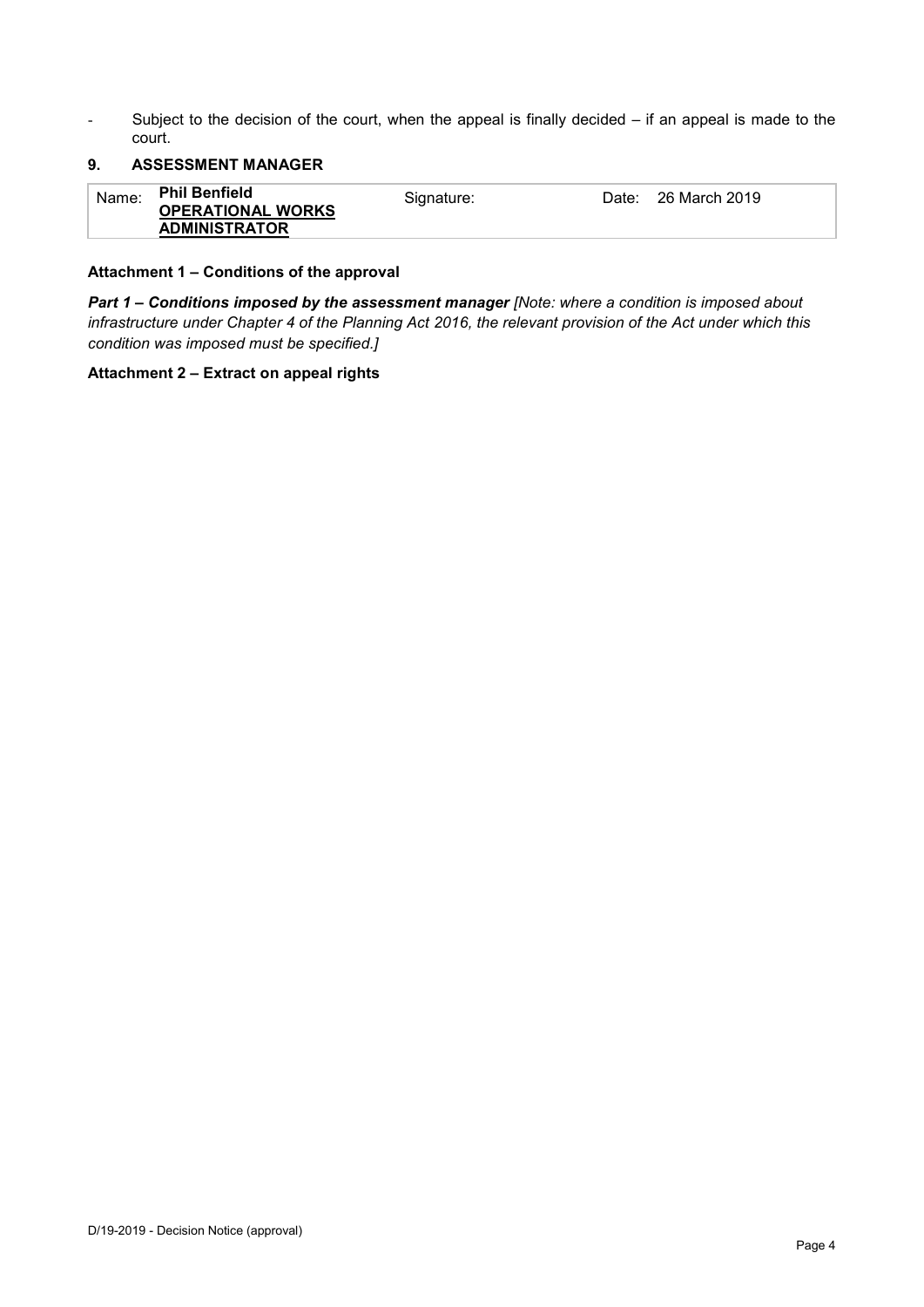

## **Attachment 1 – Part 1**

### **Rockhampton Regional Council Conditions**

*PLANNING ACT 2016*

### 1.0 ADMINISTRATION

- 1.1 The Developer and his employee, agent, contractor or invitee is responsible for ensuring compliance with the conditions of this development approval.
- 1.2 Where these Conditions refer to "Council" in relation to requiring Council to approve or to be satisfied as to any matter, or conferring on the Council a function, power or discretion, that role may be fulfilled in whole or in part by a delegate appointed for that purpose by the Council.
- 1.3 All conditions of this approval must be undertaken and completed to the satisfaction of Council, at no cost to Council.
- 1.4 The following further Development Permits must be obtained prior to the commencement of any works associated with their purposes:

1.4.1 Building Works:

- 1.5 All works must be designed, constructed and maintained in accordance with the relevant Council policies, guidelines and standards, unless otherwise stated.
- 1.6 All advertising device drawings/specifications, design and construction works must be approved, supervised and certified by a Registered Professional Engineer of Queensland and must be in accordance with the requirements of the relevant Australian Standards, Queensland Development Code and Building Code of Australia.

#### 2.0 APPROVED PLANS AND DOCUMENTS

2.1 The approved development must be completed and maintained generally in accordance with the approved plans and documents, except where amended by any condition of this development approval:

| <b>Drawing/report title</b>                                       | <b>Prepared by</b>                     | Date          | Reference No.           | <b>Revision/</b><br><b>Issue</b> |
|-------------------------------------------------------------------|----------------------------------------|---------------|-------------------------|----------------------------------|
| Proposed New Sign Fort<br>Nox Storage - Notes                     | <b>Tapsell Consulting</b><br>Engineers | 11 March 2019 | 0219-32<br>Sheet 1 of 2 | Α                                |
| Proposed New Sign Fort<br>Nox Storage - Elevation<br>and Sections | <b>Tapsell Consulting</b><br>Engineers | 11 March 2019 | 0219-32<br>Sheet 2 of 2 | А                                |
| Pylon Sign Position Plan                                          | <b>Sargent Signs</b>                   |               |                         |                                  |

- 2.2 A set of the above approved plans are returned to you as the Consultant. The Consultant is to supply one (1) Approved set to the contractor to be retained on site at all times during construction.
- 2.3 Where there is any conflict between the conditions of this development approval and the details shown on the approved plans and documents, the conditions of this development approval must prevail.
- 2.4 Where conditions require the above plans or documents to be amended, the revised document(s) must be submitted for approval by Council prior to the submission of an application for a Development Permit for Building Works.
- 2.5 Any proposed changes to the approved stamped plans during the works will be generally considered minor amendments and require Council's approval. The stamped amended plans and a covering letter will be forwarded to the applicant.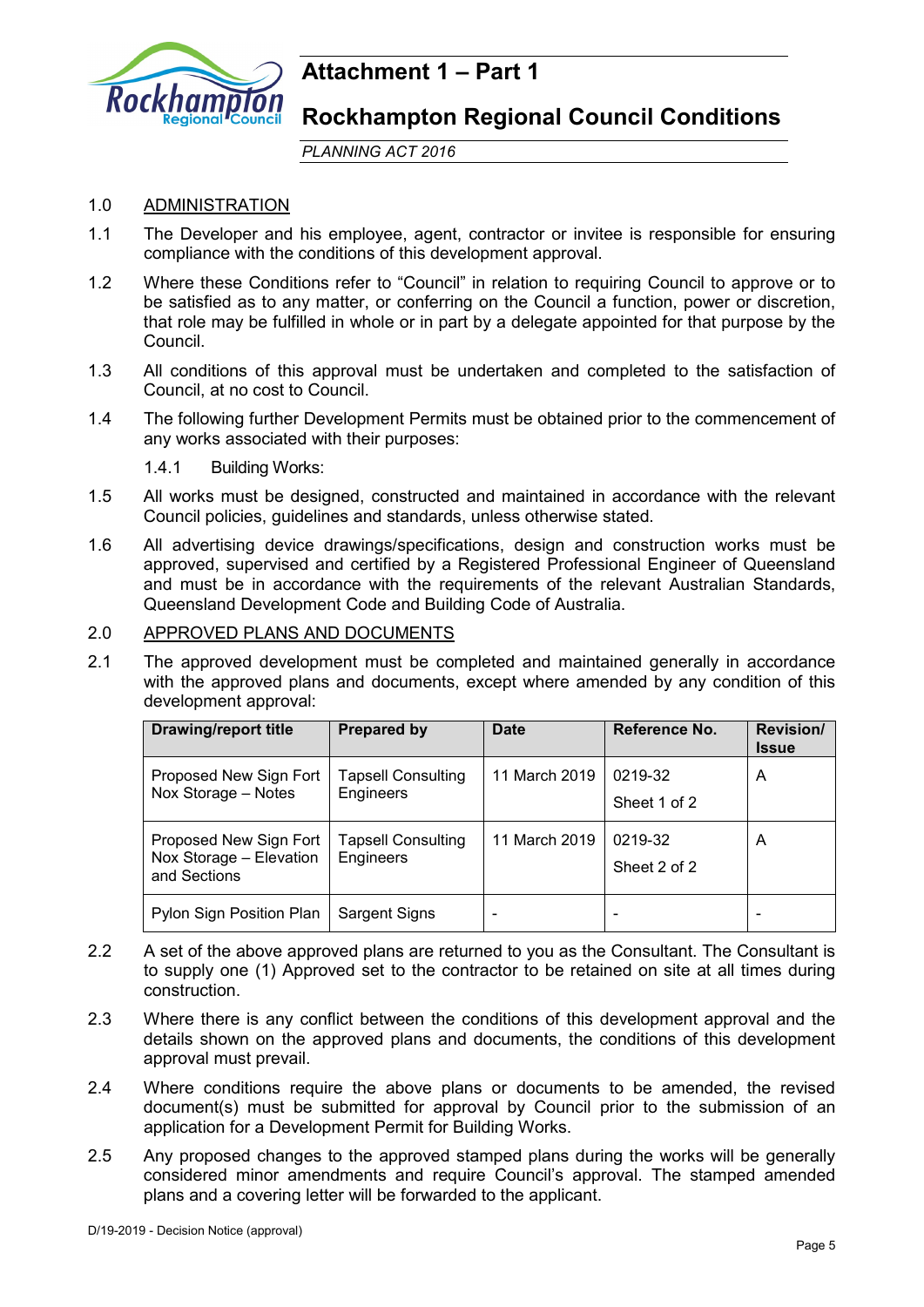#### 3.0 OPERATING PROCEDURES

- 3.1 The Advertising Device must only display or advertise a matter associated with the primary purpose for which the premises are used, or the purpose stated in this approval.
- 3.2 All text and images displayed on the approved Advertising Device:
	- 3.2.1 must be static i.e. must not involve moving parts or flashing lights; and
	- 3.2.2 must not imitate a traffic control device, move contrary to any traffic control device or include traffic instructions (for example 'stop').
- 3.3 Any lighting devices associated with the Advertising Device, such as sensory lighting, must be positioned on the site and shielded so as not to cause glare or other nuisance to nearby residents or motorists. Night lighting must be designed, constructed and operated in accordance with '*Australian Standard AS4282 – Control of the obtrusive effects of outdoor lighting' and 'Civil Aviation Safety Authority (CASA) Guidelines: Lighting in the vicinity of aerodromes: Advice to lighting designers'.*

#### 4.0 ASSET MANAGEMENT

- 4.1 Any damage to, or alterations necessary, to electricity, telephone, water mains, sewerage mains, stormwater drains, and/or public utility installations, pathways or roadways (including the removal of concrete slurry from the aforementioned infrastructure or any other public land) resulting from or in connection with the development, must be undertaken at no cost to Council, and completed within the following timeframes:
	- 4.1.1 Immediately, where damage causes a hazard to pedestrian/traffic safety or interrupts a community service; or
	- 4.1.2 Otherwise, as soon as reasonably possible as agreed with Council.

#### 5.0 ADVERTISING DEVICE CONSTRUCTION AND MAINTENANCE

- 5.1 The advertising device must be setback a minimum of 1.5 metres from all property boundaries, in accordance with the approved plans (refer to condition 2.1).
- 5.2 The existing landscaping area below the sign must be maintained in order to obscure view of the sign's vertical supports from a public place and adjacent properties. This area directly below the sign must be the subject of an ongoing maintenance and replanting programme.
- 5.3 Council reserves the right for uninterrupted access to the site at all times during construction.
- 5.4 All construction materials, waste, waste skips, machinery and contractors' vehicles must be located and stored or parked within the development site. Storage of materials or parking of construction machinery or contractors' vehicles must not occur within Alexandra Street.
- 5.5 All Advertising Device drawings/specifications must be designed and certified a by Registered Professional Engineer of Queensland and constructed in accordance with the requirements of the relevant *Australian Standards*, Queensland Development Code and the Building Code of Australia.
- 5.6 All conduits, wiring, switches or other control apparatus installed on an Advertising Device must be concealed from general view, with control apparatus secured in a manner to prevent unauthorised entry and display setting tampering.
- 5.7 All electrical services and systems must comply with *Australian and New Zealand Standard AS/NZS 3000:2007* – "Electrical Installations".
- 5.8 The Advertising Device must be maintained at all times on the premises by the owner of the premises to the same standard as it was when it was installed. The Advertising Device must be maintained in a safe, clean, condition that does not adversely impact visual amenity.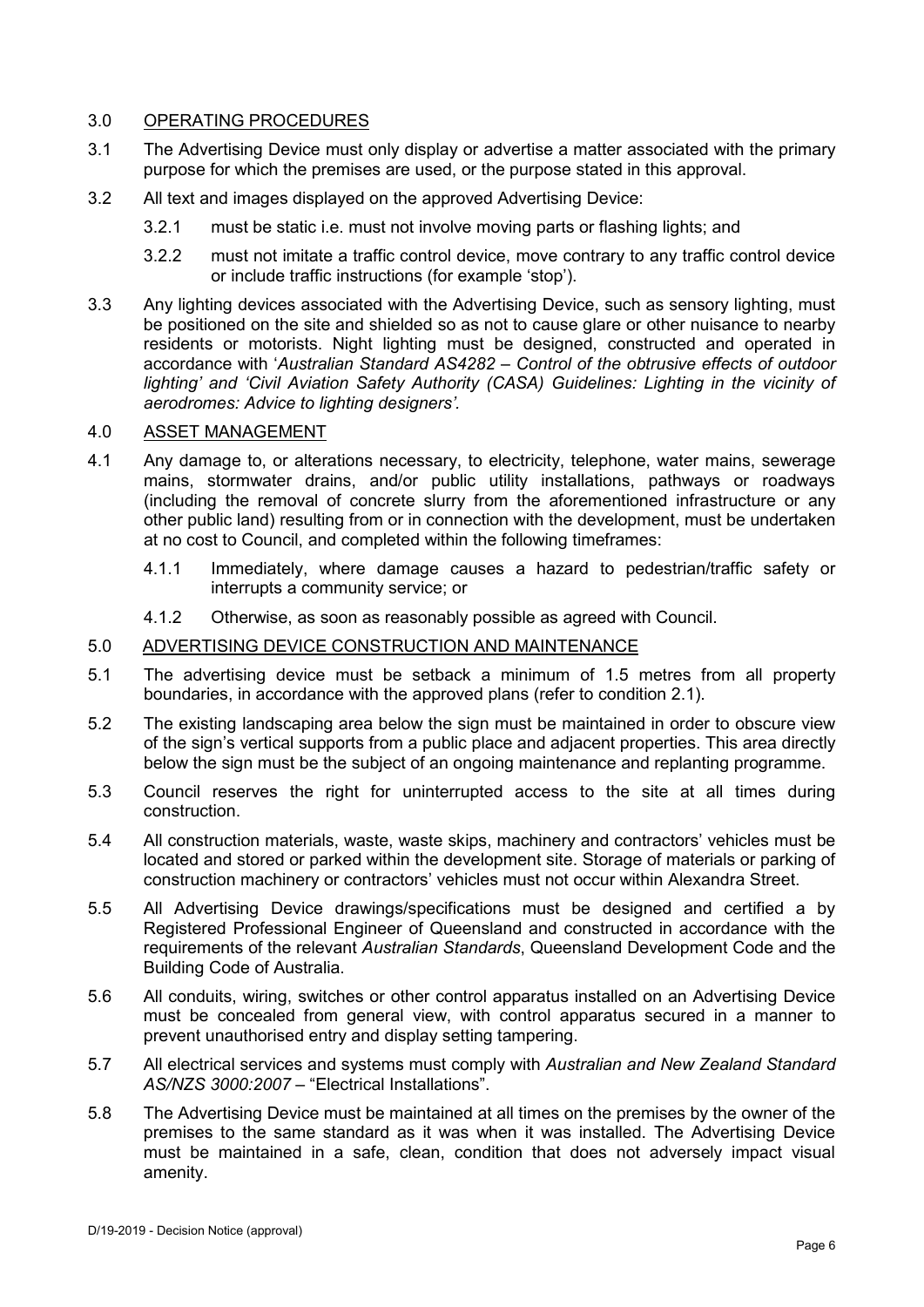#### ADVISORY NOTES

#### NOTE 1. Aboriginal Cultural Heritage

It is advised that under section 23 of the *Aboriginal Cultural Heritage Act 2003*, a person who carries out an activity must take all reasonable and practicable measures to ensure the activity does not harm Aboriginal cultural heritage (the "cultural heritage duty of care"). Maximum penalties for breaching the duty of care are listed in the Aboriginal cultural heritage legislation. The information on Aboriginal cultural heritage is available on the Department of Aboriginal and Torres Strait Islander and Partnerships website: [www.datsip.qld.gov.au.](http://www.datsip.qld.gov.au/)

#### NOTE 2. General Environmental Duty

General environmental duty under the *Environmental Protection Act 1994* prohibits unlawful environmental nuisance caused by noise, aerosols, particles, dust, ash, fumes, light, odour or smoke beyond the boundaries of the development site during all stages of the development including earthworks, construction and operation.

#### NOTE 3. General Safety Of Public During Construction

The *Work Health and Safety Act 2011* and *Manual of Uniform Traffic Control Devices* must be complied with in carrying out any construction works, and to ensure safe traffic control and safe public access in respect of works being constructed on a road.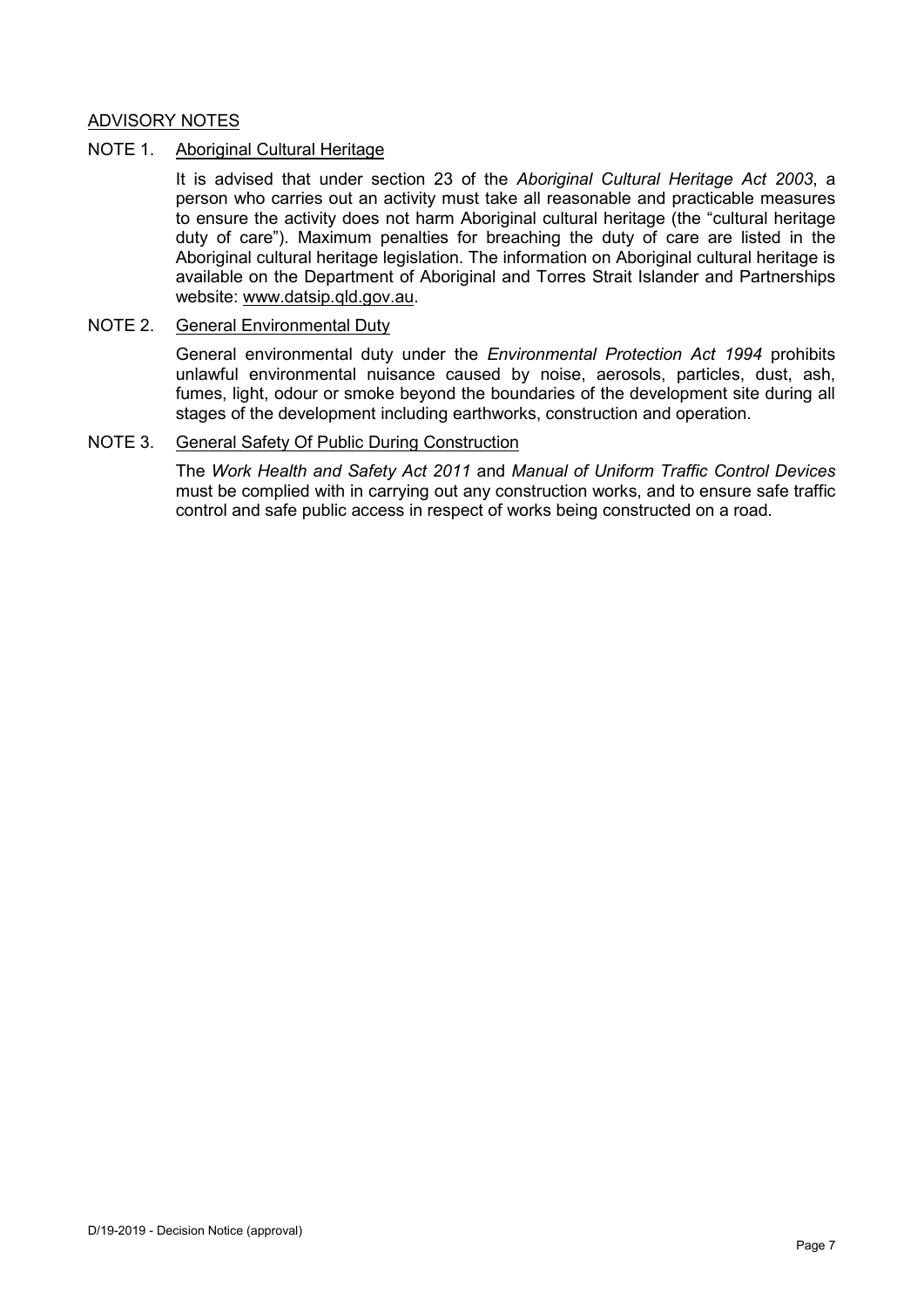

## **Appeal Rights**

*PLANNING ACT 2016*

The following is an extract from the *Planning Act 2016 (Chapter 6)*

#### *Appeal rights*

#### *229 Appeals to tribunal or P&E Court*

- (1) Schedule 1 states—
	- (a) matters that may be appealed to— (i)either a tribunal or the P&E Court; or (ii)only a tribunal; or
		- (iii)only the P&E Court; and
	- (b) the person— (i)who may appeal a matter (the **appellant**); and (ii)who is a respondent in an appeal of the matter; and (iii)who is a co-respondent in an appeal of the matter; and
		- (iv)who may elect to be a co-respondent in an appeal of the matter.
- (2) An appellant may start an appeal within the appeal period. (3) The **appeal period** is—
	- (a) for an appeal by a building advisory agency—10 business days after a decision notice for the decision is given to the agency or
	- (b) for an appeal against a deemed refusal—at any time after the deemed refusal happens; or
	- (c) for an appeal against a decision of the Minister, under chapter 7, part 4, to register premises or to renew the registration of premises—20 business days after a notice is published under section 269(3)(a) or (4); or
	- (d) for an appeal against an infrastructure charges notice— 20 business days after the infrastructure charges notice is given to the person; or
	- (e) for an appeal about a deemed approval of a development application for which a decision notice has not been given—30 business days after the applicant gives the deemed approval notice to the assessment manager; or
	- (f) for any other appeal—20 business days after a notice of the decision for the matter, including an enforcement notice, is given to the person.

#### Note—

See the P&E Court Act for the court's power to extend the appeal period.

- (4) Each respondent and co-respondent for an appeal may be heard in the appeal.
- (5) If an appeal is only about a referral agency's response, the assessment manager may apply to the tribunal or P&E Court to withdraw from the appeal.
- (6) To remove any doubt, it is declared that an appeal against
	- an infrastructure charges notice must not be about—
	- (a) the adopted charge itself; or
	- (b) for a decision about an offset or refund—
		- (i) the establishment cost of trunk infrastructure identified in a LGIP; or

(ii) the cost of infrastructure decided using the method

included in the local government's charges resolution.

#### **230 Notice of appeal**

- (1) An appellant starts an appeal by lodging, with the registrar of the tribunal or P&E Court, a notice of appeal that—
	- (a) is in the approved form; and
	- (b) succinctly states the grounds of the appeal.
- (2) The notice of appeal must be accompanied by the required fee.
- (3) The appellant or, for an appeal to a tribunal, the registrar must, within the service period, give a copy of the notice of appeal to—
- (a) the respondent for the appeal; and
- D/19-2019 Decision Notice (approval)
- (b) each co-respondent for the appeal; and
- (c) for an appeal about a development application under schedule 1, table 1, item 1—each principal submitter for the development application; and
- (d) for an appeal about a change application under schedule 1, table 1, item 2—each principal submitter for the change application; and
- (e) each person who may elect to become a co-respondent for the appeal, other than an eligible submitter who is not a principal submitter in an appeal under paragraph (c) or (d); and
- (f) for an appeal to the P&E Court—the chief executive; and
- (g) for an appeal to a tribunal under another Act—any other person who the registrar considers appropriate.
- (4) The **service period** is—
	- (a) if a submitter or advice agency started the appeal in the P&E Court—2 business days after the appeal is started; or

(b) otherwise—10 business days after the appeal is started.

- (5) A notice of appeal given to a person who may elect to be a co-respondent must state the effect of subsection
- (6) A person elects to be a co-respondent by filing a notice of election, in the approved form, within 10 business days after the notice of appeal is given to the person*.*

#### **231 Other appeals**

- (1) Subject to this chapter, schedule 1 and the P&E Court Act, unless the Supreme Court decides a decision or other matter under this Act is affected by jurisdictional error, the decision or matter is non-appealable.
- (2) The Judicial Review Act 1991, part 5 applies to the decision or matter to the extent it is affected by jurisdictional error.
- (3) A person who, but for subsection (1) could have made an application under the Judicial Review Act 1991 in relation to the decision or matter, may apply under part 4 of that Act for a statement of reasons in relation to the decision or matter
- (4) In this section— **decision** includes—
	- (a) conduct engaged in for the purpose of making a decision; and
	- (b) other conduct that relates to the making of a decision; and
	- (c) the making of a decision or the failure to make a decision; and
	- (d) a purported decision; and
	- (e) a deemed refusal.

**non-appealable**, for a decision or matter, means the decision or matter—

- (a) is final and conclusive; and
- (b) may not be challenged, appealed against, reviewed, quashed, set aside or called into question in any other way under the Judicial Review Act 1991 or otherwise, whether by the Supreme Court, another court, a tribunal or another entity; and
- (c) is not subject to any declaratory, injunctive or other order of the Supreme Court, another court, a tribunal or another entity on any ground.

#### **232 Rules of the P&E Court**

- (1) A person who is appealing to the P&E Court must comply with the rules of the court that apply to the appeal.
- (2) However, the P&E Court may hear and decide an appeal even if the person has not complied with rules of the P&E Court.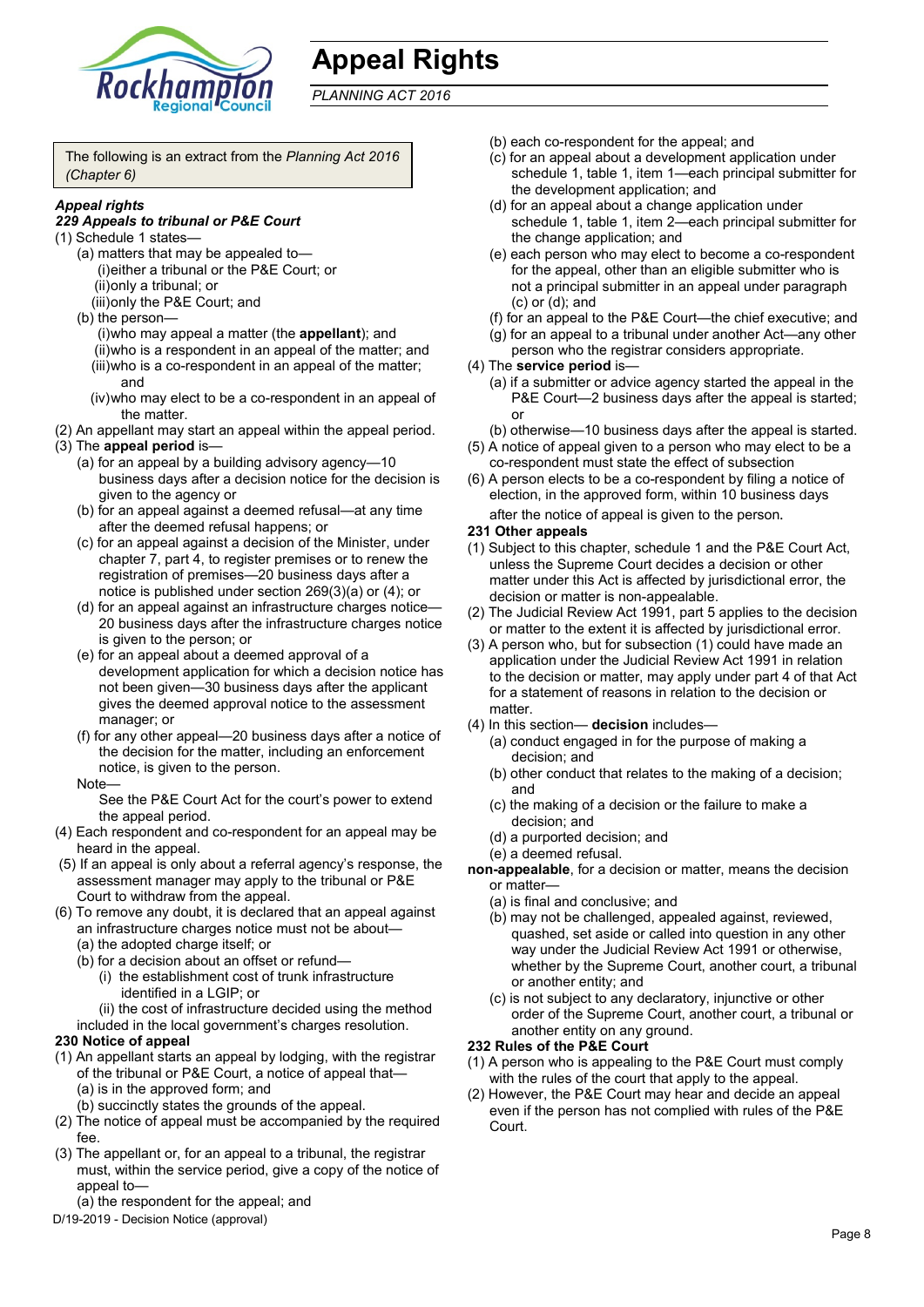

## **Appeal Rights**

*PLANNING ACT 2016*

## **Schedule 1**

#### **Appeals section 229 1 Appeal rights and parties to appeals**

- (1) Table 1 states the matters that may be appealed to—(a) the P&E court; or (b) a tribunal.
- (2) However, table 1 applies to a tribunal only if the matter involves—
	- (a) the refusal, or deemed refusal of a development application, for—
	- (i) a material change of use for a classified building; or
	- (ii) operational work associated with building work, a retaining wall, or a tennis court; or
	- (b) a provision of a development approval for—
	- (i) a material change of use for a classified building; or
- (ii) operational work associated with building work, a retaining wall, or a tennis court; or
	- (c) if a development permit was applied for—the decision to give a preliminary approval for—
		- (i) a material change of use for a classified building; or
		- (ii) operational work associated with building work, a retaining wall, or a tennis court; or
	- (d) a development condition if—
		- (i) the development approval is only for a material change of use that involves the use of a building classified under the Building Code as a class 2 building; and
		- (ii) the building is, or is proposed to be, not more than 3 storeys; and
		- (iii) the proposed development is for not more than 60 sole-occupancy units; or
	- (e) a decision for, or a deemed refusal of, an extension application for a development approval that is only for a material change of use of a classified building; or
	- (f) a decision for, or a deemed refusal of, a change application for a development approval that is only for a material change of use of a classified building; or
	- (g) a matter under this Act, to the extent the matter relates to—
		- (i) the Building Act, other than a matter under that Act that may or must be decided by the Queensland Building and Construction Commission; or
		- (ii) the Plumbing and Drainage Act, part 4 or 5; or
	- (h) a decision to give an enforcement notice in relation to a matter under paragraphs (a) to (g); or
	- (i) a decision to give an infrastructure charges notice; or
	- (j) the refusal, or deemed refusal, of a conversion application; or
	- (k) a matter that, under another Act, may be appealed to the tribunal; or
	- (l) a matter prescribed by regulation.
- (3) Also, table 1 does not apply to a tribunal if the matter
- involves—
	- (a) for a matter in subsection  $(2)(a)$  to  $(d)$ 
		- (i) a development approval for which the development application required impact assessment; and
		- (ii) a development approval in relation to which the assessment manager received a properly made submission for the development application; or
	- (b) a provision of a development approval about the identification or inclusion, under a variation approval, of a matter for the development.
- (4) Table 2 states the matters that may be appealed only to the P&E Court.
- (5) Table 3 states the matters that may be appealed only to the tribunal.
- (6) In each table—
	- (a) column 1 states the appellant in the appeal; and
	- (b) column 2 states the respondent in the appeal; and
	- (c) column 3 states the co-respondent (if any) in the appeal; and
- (d) column 4 states the co-respondents by election (if any) in the appeal.
- (7) If the chief executive receives a notice of appeal under section 230(3)(f), the chief executive may elect to be a corespondent in the appeal.

#### **Table 1 Appeals to the P&E Court and, for certain matters, to a tribunal**

1. Development applications

An appeal may be made against—

(a) the refusal of all or part of the development application; or

(b) the deemed refusal of the development application; or

(c) a provision of the development approval; or

(d) if a development permit was applied for—the decision to give a preliminary approval.

| Column 1      | Column 2                  | Column 3                                                                                           | Column 4                                                                                                                                     |
|---------------|---------------------------|----------------------------------------------------------------------------------------------------|----------------------------------------------------------------------------------------------------------------------------------------------|
| Appellant     | Respondent                | Co-respondent                                                                                      | Co-respondent by election                                                                                                                    |
|               |                           | $($ if any $)$                                                                                     | $($ if any $)$                                                                                                                               |
| The applicant | The assessment<br>manager | If the appeal is about<br>a concurrence<br>agency's referral<br>response-the<br>concurrence agency | 1 A concurrence agency that is<br>not a co-respondent<br>2 If a chosen Assessment<br>manager is the respondent-<br>the prescribed assessment |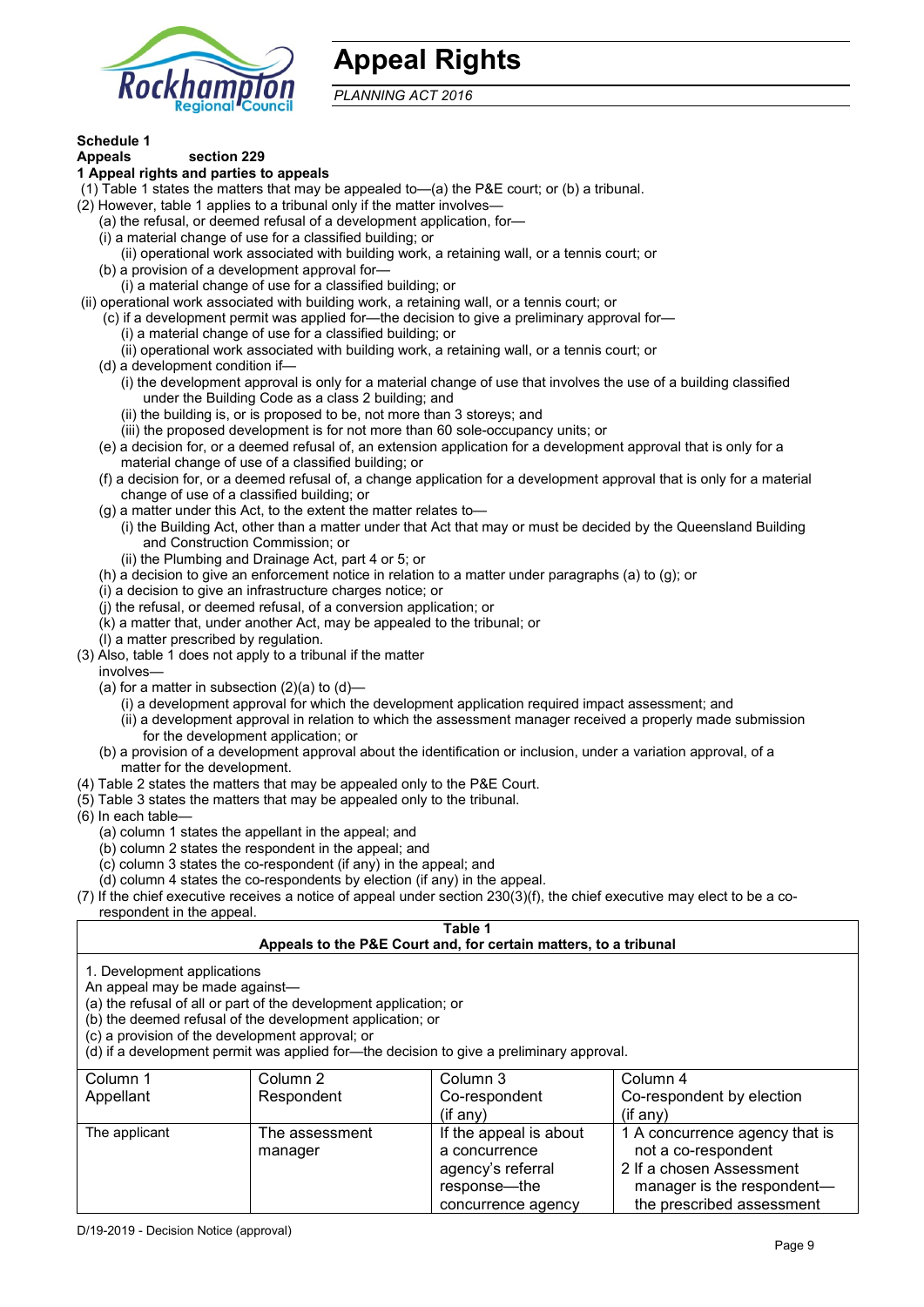| Table 1<br>Appeals to the P&E Court and, for certain matters, to a tribunal                                                                                                                                                                                                                                                                                                                                                                                                                                                                                                                                                                                                                                                                                                                                                                                                                 |                                                                                                                               |                                                                 |                                                                                                                                                                                                                                                                                                                                                 |  |
|---------------------------------------------------------------------------------------------------------------------------------------------------------------------------------------------------------------------------------------------------------------------------------------------------------------------------------------------------------------------------------------------------------------------------------------------------------------------------------------------------------------------------------------------------------------------------------------------------------------------------------------------------------------------------------------------------------------------------------------------------------------------------------------------------------------------------------------------------------------------------------------------|-------------------------------------------------------------------------------------------------------------------------------|-----------------------------------------------------------------|-------------------------------------------------------------------------------------------------------------------------------------------------------------------------------------------------------------------------------------------------------------------------------------------------------------------------------------------------|--|
|                                                                                                                                                                                                                                                                                                                                                                                                                                                                                                                                                                                                                                                                                                                                                                                                                                                                                             |                                                                                                                               |                                                                 | manager<br>3 Any eligible advice agency for<br>the application<br>4 Any eligible submitter for the<br>application                                                                                                                                                                                                                               |  |
| 2. Change applications<br>An appeal may be made against-<br>(b) a deemed refusal of a change application.                                                                                                                                                                                                                                                                                                                                                                                                                                                                                                                                                                                                                                                                                                                                                                                   |                                                                                                                               |                                                                 | (a) a responsible entity's decision for a change application, other than a decision made by the P&E court; or                                                                                                                                                                                                                                   |  |
| Column 1<br>Appellant                                                                                                                                                                                                                                                                                                                                                                                                                                                                                                                                                                                                                                                                                                                                                                                                                                                                       | Column <sub>2</sub><br>Respondent                                                                                             | Column 3<br>Co-respondent<br>(if any)                           | Column 4<br>Co-respondent by election<br>(if any)                                                                                                                                                                                                                                                                                               |  |
| 1 The applicant<br>2 If the responsible<br>entity is the<br>assessment<br>manager-an<br>affected entity that<br>gave a pre-request<br>notice or response<br>notice                                                                                                                                                                                                                                                                                                                                                                                                                                                                                                                                                                                                                                                                                                                          | The responsible<br>entity                                                                                                     | If an affected entity<br>starts the appeal-the<br>applicant     | 1 A concurrence agency for the<br>development application<br>2 If a chosen assessment<br>manager is the respondent-<br>the prescribed assessment<br>manager<br>3 A private certifier for the<br>development application<br>4 Any eligible advice agency for<br>the change application<br>5 Any eligible submitter for the<br>change application |  |
| 3. Extension applications<br>An appeal may be made against-                                                                                                                                                                                                                                                                                                                                                                                                                                                                                                                                                                                                                                                                                                                                                                                                                                 | (a) the assessment manager's decision about an extension application; or<br>(b) a deemed refusal of an extension application. |                                                                 |                                                                                                                                                                                                                                                                                                                                                 |  |
| Column 1<br>Appellant                                                                                                                                                                                                                                                                                                                                                                                                                                                                                                                                                                                                                                                                                                                                                                                                                                                                       | Column <sub>2</sub><br>Respondent                                                                                             | Column 3<br>Co-respondent<br>(if any)                           | Column 4<br>Co-respondent by election<br>(if any)                                                                                                                                                                                                                                                                                               |  |
| 1 The applicant<br>1<br>For a matter other<br>2<br>than a deemed<br>refusal of an<br>extension<br>application $-$ a<br>concurrence<br>agency, other than<br>the chief executive,<br>for the application                                                                                                                                                                                                                                                                                                                                                                                                                                                                                                                                                                                                                                                                                     | The assessment<br>manager                                                                                                     | If a concurrence<br>agency starts the<br>appeal – the applicant | If a chosen assessment<br>manager is the respondent - the<br>prescribed assessment manager                                                                                                                                                                                                                                                      |  |
| 4. Infrastructure charges notices<br>An appeal may be made against an infrastructure charges notice on 1 or more of the following grounds<br>a) The notice involved an error relating to $-$<br>(i) The application of the relevant adopted charge; or<br>Examples of errors in applying an adopted charge -<br>The incorrect application of gross floor area for a non-residential development<br>Applying an incorrect 'use category', under a regulation, to the development<br>The working out of extra demands, for section 120; or<br>(i)<br>An offset or refund; or<br>(ii)<br>b) The was no decision about an offset or refund; or<br>c) If the infrastructure charges notice states a refund will be given - the timing for giving the refund; or<br>d) The amount of the charge is so unreasonable that no reasonable relevant local government could have<br>imposed the amount. |                                                                                                                               |                                                                 |                                                                                                                                                                                                                                                                                                                                                 |  |
| Column 1<br>Appellant                                                                                                                                                                                                                                                                                                                                                                                                                                                                                                                                                                                                                                                                                                                                                                                                                                                                       | Column <sub>2</sub><br>Respondent                                                                                             | Column 3<br>Co-respondent<br>(if any)                           | Column 4<br>Co-respondent by election<br>(if any)                                                                                                                                                                                                                                                                                               |  |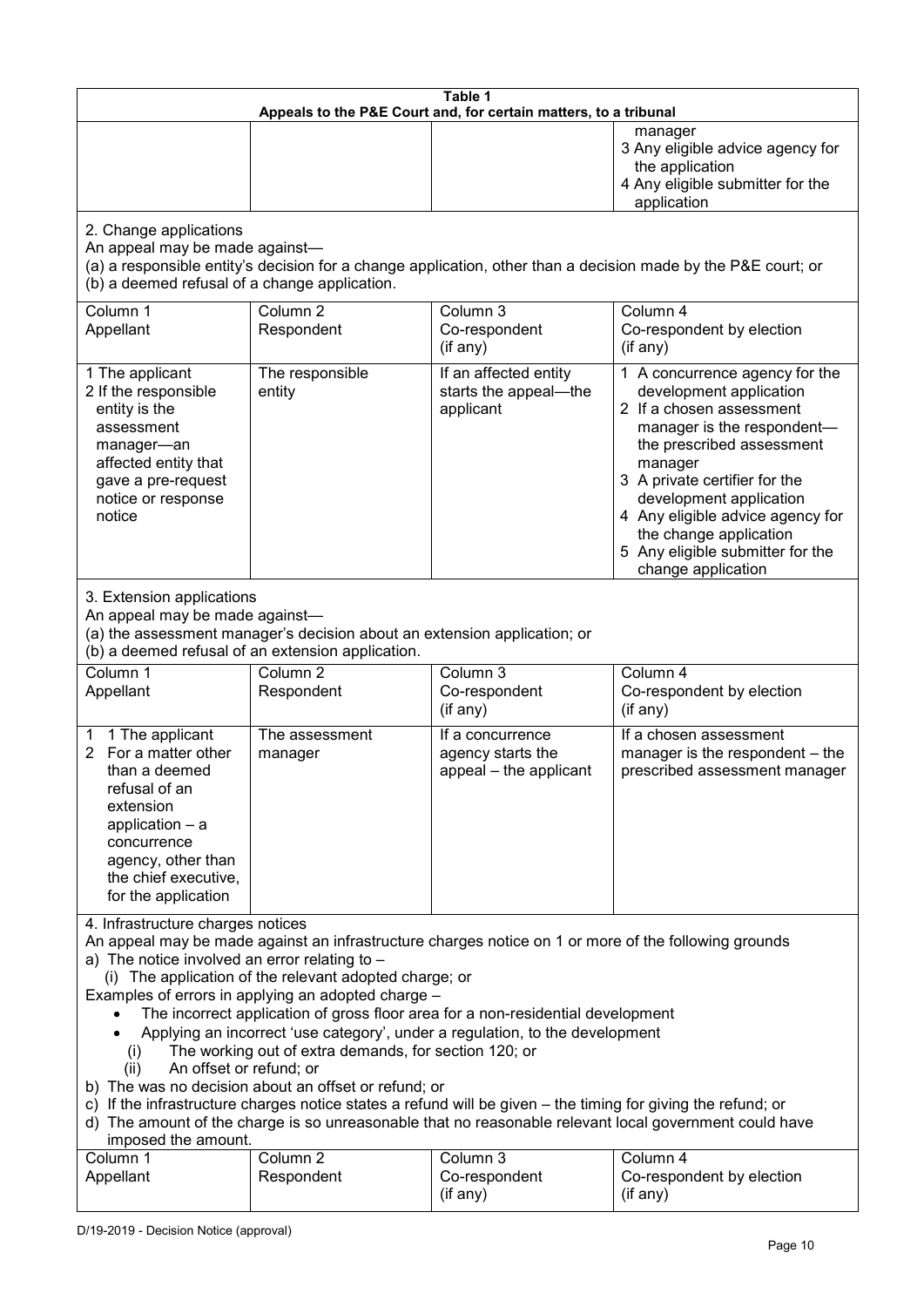| Table 1<br>Appeals to the P&E Court and, for certain matters, to a tribunal                                                                                                                                                                                                                                                                     |                                                                           |                                                          |                                                                                                                                                                            |
|-------------------------------------------------------------------------------------------------------------------------------------------------------------------------------------------------------------------------------------------------------------------------------------------------------------------------------------------------|---------------------------------------------------------------------------|----------------------------------------------------------|----------------------------------------------------------------------------------------------------------------------------------------------------------------------------|
| The person given the<br>Infrastructure charges<br>notice                                                                                                                                                                                                                                                                                        | The local government<br>that gave the<br>infrastructure charges<br>notice |                                                          |                                                                                                                                                                            |
| 5. Conversion applications<br>An appeal may be made against-<br>(a) the refusal of a conversion application; or<br>(b) a deemed refusal of a conversion application.                                                                                                                                                                            |                                                                           |                                                          |                                                                                                                                                                            |
| Column 1<br>Appellant                                                                                                                                                                                                                                                                                                                           | Column <sub>2</sub><br>Respondent                                         | Column 3<br>Co-respondent<br>(if any)                    | Column 4<br>Co-respondent by election<br>(if any)                                                                                                                          |
| The applicant                                                                                                                                                                                                                                                                                                                                   | The local government<br>to which the conversion<br>application was made   |                                                          |                                                                                                                                                                            |
| 6. Enforcement notices                                                                                                                                                                                                                                                                                                                          | An appeal may be made against the decision to give an enforcement notice. |                                                          |                                                                                                                                                                            |
| Column 1<br>Appellant                                                                                                                                                                                                                                                                                                                           | Column <sub>2</sub><br>Respondent                                         | Column 3<br>Co-respondent<br>(if any)                    | Column 4<br>Co-respondent by election<br>(if any)                                                                                                                          |
| The person given the<br>enforcement notice                                                                                                                                                                                                                                                                                                      | The enforcement<br>authority                                              | ÷                                                        | If the enforcement authority is<br>not the local government for<br>the premises in relation to which<br>the offence is alleged to have<br>happened-the local<br>government |
|                                                                                                                                                                                                                                                                                                                                                 |                                                                           | Table 2                                                  |                                                                                                                                                                            |
|                                                                                                                                                                                                                                                                                                                                                 |                                                                           | Appeals to the P&E Court only                            |                                                                                                                                                                            |
| 1. Appeals from tribunal<br>An appeal may be made against a decision of a tribunal, other than a decision under<br>section 252, on the ground of-<br>(a) an error or mistake in law on the part of the tribunal; or<br>(b) jurisdictional error.                                                                                                |                                                                           |                                                          |                                                                                                                                                                            |
| Column 1<br>Appellant                                                                                                                                                                                                                                                                                                                           | Column 2<br>Respondent                                                    | Column 3<br>Co-respondent<br>(if any)                    | Column 4<br>Co-respondent by election<br>(i f any)                                                                                                                         |
| A party to the<br>proceedings for the<br>decision                                                                                                                                                                                                                                                                                               | The other party to the<br>proceedings for the<br>decision                 | $\overline{a}$                                           |                                                                                                                                                                            |
| 2. Eligible submitter appeals<br>An appeal may be made against the decision to give a development approval, or an approval for a change<br>application, to the extent that the decision relates to-<br>(a) any part of the development application for the development approval that required impact assessment; or<br>(b) a variation request. |                                                                           |                                                          |                                                                                                                                                                            |
| Column 1<br>Appellant                                                                                                                                                                                                                                                                                                                           | Column <sub>2</sub><br>Respondent<br>1 For a development                  | Column 3<br>Co-respondent<br>(if any)<br>1 The annlicant | Column 4<br>Co-respondent by election<br>(if any)<br>Another eligible                                                                                                      |
| 1 For a development                                                                                                                                                                                                                                                                                                                             |                                                                           |                                                          |                                                                                                                                                                            |

|                                                                                                                                                                 |                                                                                                                            | (if any)                                                                                                                | $($ if any $)$                                       |
|-----------------------------------------------------------------------------------------------------------------------------------------------------------------|----------------------------------------------------------------------------------------------------------------------------|-------------------------------------------------------------------------------------------------------------------------|------------------------------------------------------|
| 1 For a development<br>application-an<br>eligible submitter for<br>the development<br>application<br>2 For a change<br>application-an<br>eligible submitter for | 1 For a development<br>application—the<br>assessment<br>manager<br>2 For a change<br>application-the<br>responsible entity | 1 The applicant<br>2 If the appeal is about<br>a concurrence<br>agency's referral<br>response—the<br>concurrence agency | Another eligible<br>submitter for the<br>application |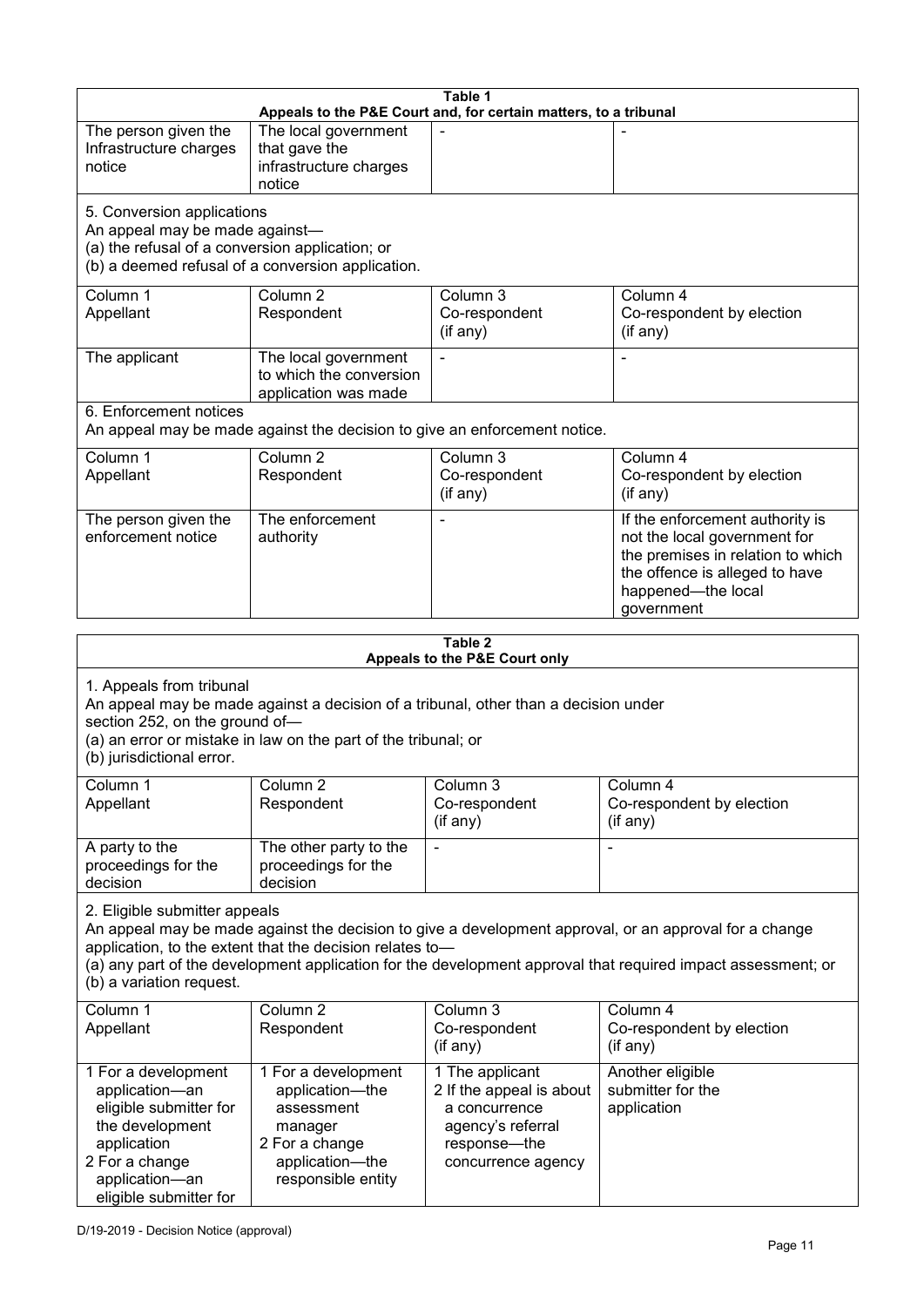| Table 2<br>Appeals to the P&E Court only                                                                                                                                                                                                                                                                                                                                                                           |                                                                                                                            |                                                                                                                         |                                                                                        |
|--------------------------------------------------------------------------------------------------------------------------------------------------------------------------------------------------------------------------------------------------------------------------------------------------------------------------------------------------------------------------------------------------------------------|----------------------------------------------------------------------------------------------------------------------------|-------------------------------------------------------------------------------------------------------------------------|----------------------------------------------------------------------------------------|
| the change<br>application                                                                                                                                                                                                                                                                                                                                                                                          |                                                                                                                            |                                                                                                                         |                                                                                        |
| 3. Eligible submitter and eligible advice agency appeals<br>An appeal may be made against a provision of a development approval, or failure to<br>include a provision in the development approval, to the extent the matter relates to-<br>(a) any part of the development application or the change application, for the development approval, that<br>required impact assessment; or<br>(b) a variation request. |                                                                                                                            |                                                                                                                         |                                                                                        |
| Column 1<br>Appellant                                                                                                                                                                                                                                                                                                                                                                                              | Column <sub>2</sub><br>Respondent                                                                                          | Column 3<br>Co-respondent<br>(if any)                                                                                   | Column 4<br>Co-respondent by election<br>(if any)                                      |
| 1 For a development<br>application-an<br>eligible submitter for<br>the development<br>application<br>2 For a change<br>application-an<br>eligible submitter for<br>the change<br>application<br>3 An eligible advice<br>agency for the<br>development<br>application or<br>change application                                                                                                                      | 1 For a development<br>application-the<br>assessment<br>manager<br>2 For a change<br>application-the<br>responsible entity | 1 The applicant<br>2 If the appeal is about<br>a concurrence<br>agency's referral<br>response-the<br>concurrence agency | Another eligible submitter for the<br>application                                      |
| 4. Compensation claims<br>An appeal may be made against-<br>(a) a decision under section 32 about a compensation claim; or<br>(b) a decision under section 265 about a claim for compensation; or<br>(c) a deemed refusal of a claim under paragraph (a) or (b).                                                                                                                                                   |                                                                                                                            |                                                                                                                         |                                                                                        |
| Column 1<br>Appellant                                                                                                                                                                                                                                                                                                                                                                                              | Column <sub>2</sub><br>Respondent                                                                                          | Column 3<br>Co-respondent<br>(if any)                                                                                   | Column 4<br>Co-respondent by election<br>(if any)                                      |
| A person dissatisfied<br>with the decision                                                                                                                                                                                                                                                                                                                                                                         | The local<br>government to which<br>the claim was made                                                                     |                                                                                                                         |                                                                                        |
| 5. Registered premises<br>An appeal may be made against a decision of the Minister under chapter 7, part 4.                                                                                                                                                                                                                                                                                                        |                                                                                                                            |                                                                                                                         |                                                                                        |
| Column 1<br>Appellant                                                                                                                                                                                                                                                                                                                                                                                              | Column <sub>2</sub><br>Respondent                                                                                          | Column 3<br>Co-respondent<br>(if any)                                                                                   | Column 4<br>Co-respondent by election<br>(if any)                                      |
| 1 A person given a<br>decision notice about<br>the decision<br>2 If the decision is to<br>register premises or<br>renew the<br>registration of<br>premises-an owner<br>or occupier of<br>premises in the<br>affected area for the<br>registered premises<br>who is dissatisfied<br>with the decision                                                                                                               | The Minister                                                                                                               |                                                                                                                         | If an owner or occupier starts the<br>appeal – the owner of the<br>registered premises |